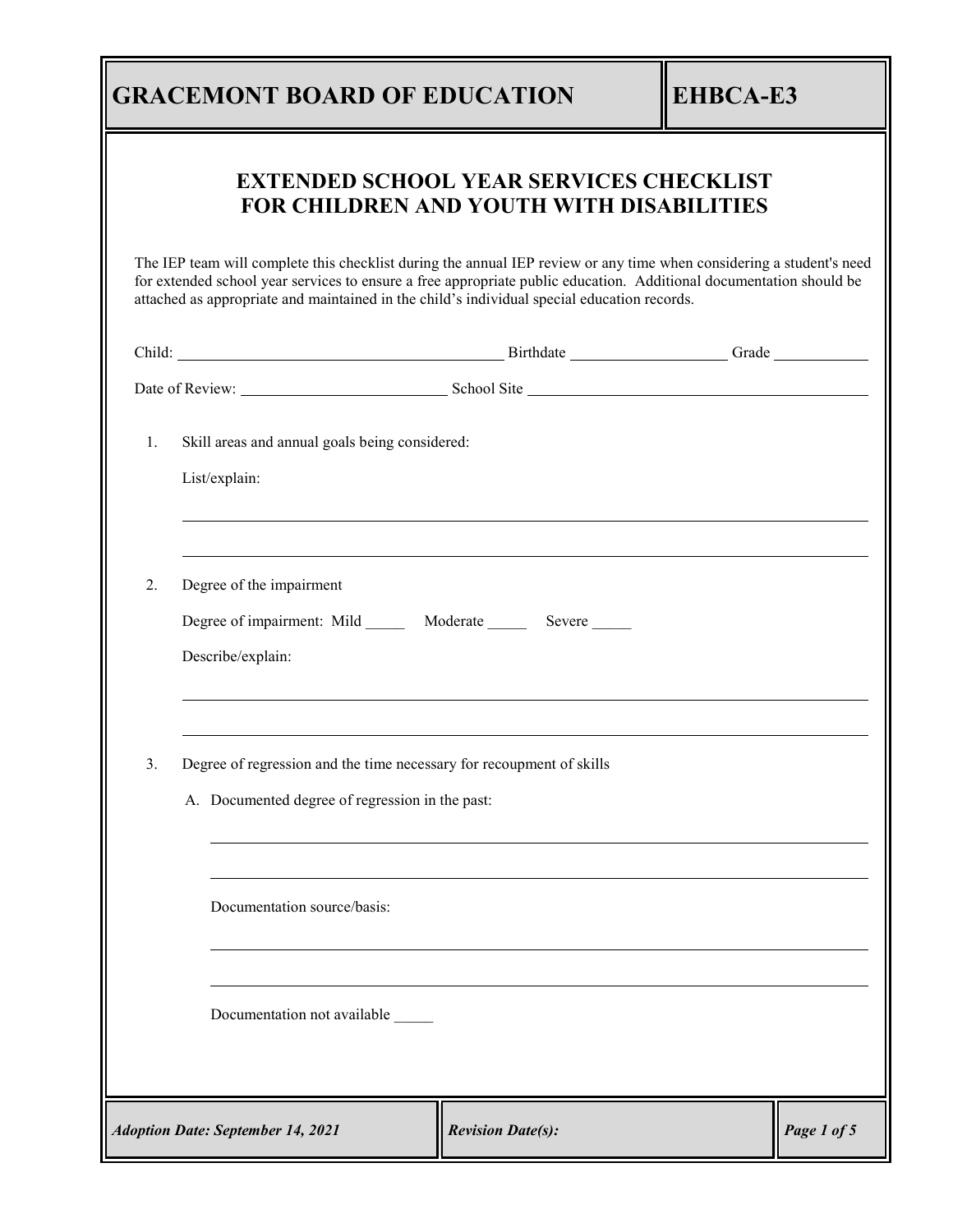|    |                                                         | <b>GRACEMONT BOARD OF EDUCATION</b>                                                                                                                |                          | <b>EHBCA-E3</b> |             |
|----|---------------------------------------------------------|----------------------------------------------------------------------------------------------------------------------------------------------------|--------------------------|-----------------|-------------|
|    |                                                         | <b>EXTENDED SCHOOL YEAR SERVICES CHECKLIST</b><br>FOR CHILDREN AND YOUTH WITH DISABILITIES (Cont.)                                                 |                          |                 |             |
|    |                                                         | B. Documented amount of time required for recoupment of skills in the past:                                                                        |                          |                 |             |
|    |                                                         | Documentation source/basis:                                                                                                                        |                          |                 |             |
|    |                                                         | Documentation not available _____<br>C. Predicted degree of regression during interruption of child's educational program (such as school breaks): |                          |                 |             |
|    |                                                         | D. Predicted amount of time required for recoupment at the beginning of each school year if this child does<br>not receive ESY services:           |                          |                 |             |
| 4. |                                                         | Ability of the child's parents to provide educational structure at home:<br>Information/Comments:                                                  |                          |                 |             |
| 5. | Child's rate of progress:<br>Information/data reviewed: |                                                                                                                                                    |                          |                 |             |
|    |                                                         |                                                                                                                                                    |                          |                 |             |
|    |                                                         | <b>Adoption Date: September 14, 2021</b>                                                                                                           | <b>Revision Date(s):</b> |                 | Page 2 of 5 |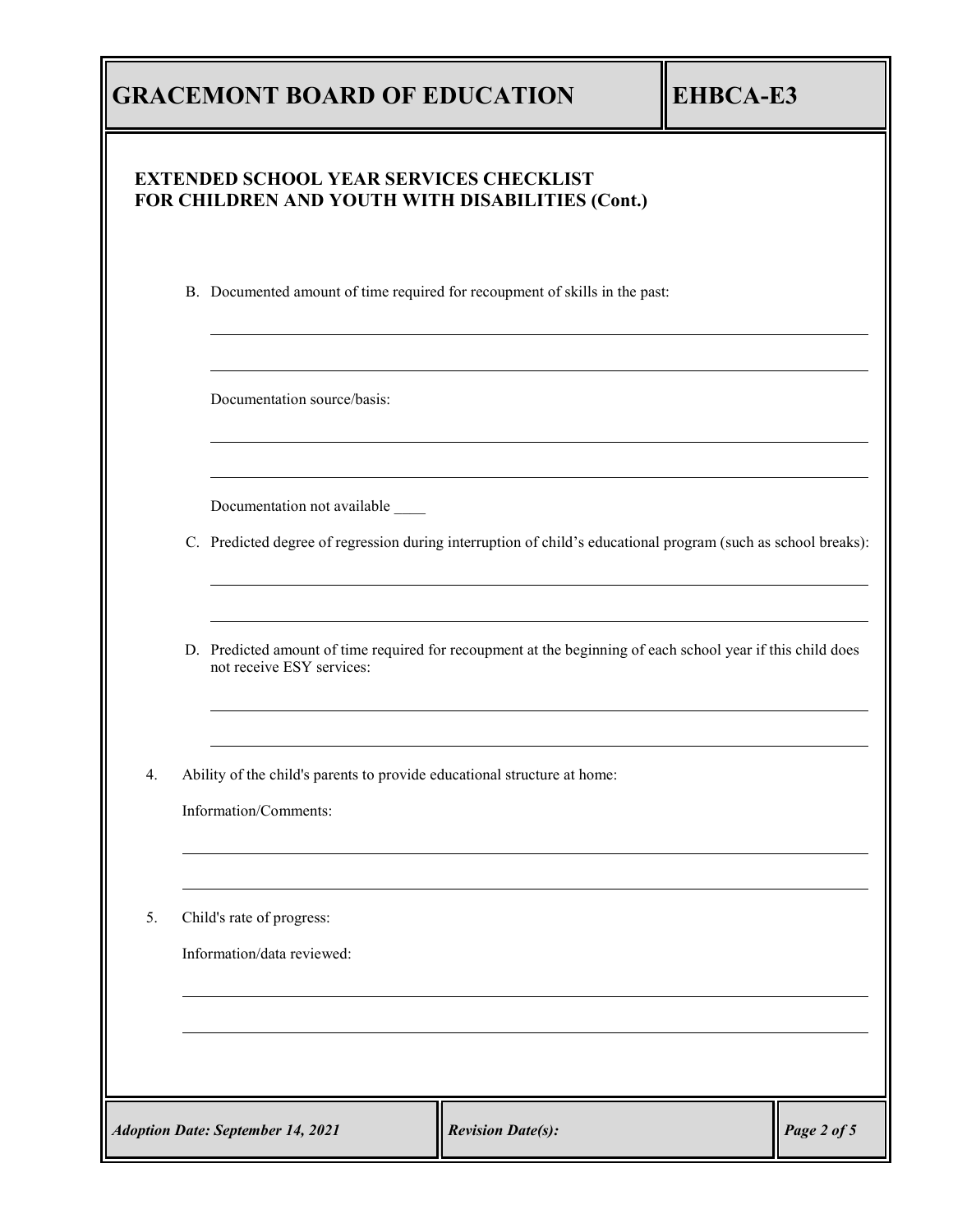|                                                                                     | <b>GRACEMONT BOARD OF EDUCATION</b><br><b>EHBCA-E3</b>                                             |  |  |  |  |
|-------------------------------------------------------------------------------------|----------------------------------------------------------------------------------------------------|--|--|--|--|
|                                                                                     | <b>EXTENDED SCHOOL YEAR SERVICES CHECKLIST</b><br>FOR CHILDREN AND YOUTH WITH DISABILITIES (Cont.) |  |  |  |  |
|                                                                                     | Comments on IEP annual goals and progress:                                                         |  |  |  |  |
| 6.                                                                                  | Describe any behavioral problems:                                                                  |  |  |  |  |
| 7.                                                                                  | Describe physical problems that the child has:                                                     |  |  |  |  |
| 8.                                                                                  | Availability of alternative resources for this child:                                              |  |  |  |  |
| 9.                                                                                  | Child's ability to interact with nondisabled children:                                             |  |  |  |  |
|                                                                                     | Comments on IEP determination for least restrictive environment:                                   |  |  |  |  |
| 10.                                                                                 | Area(s) in curriculum that require continuous attention for the child:                             |  |  |  |  |
|                                                                                     |                                                                                                    |  |  |  |  |
| <b>Adoption Date: September 14, 2021</b><br>Page 3 of 5<br><b>Revision Date(s):</b> |                                                                                                    |  |  |  |  |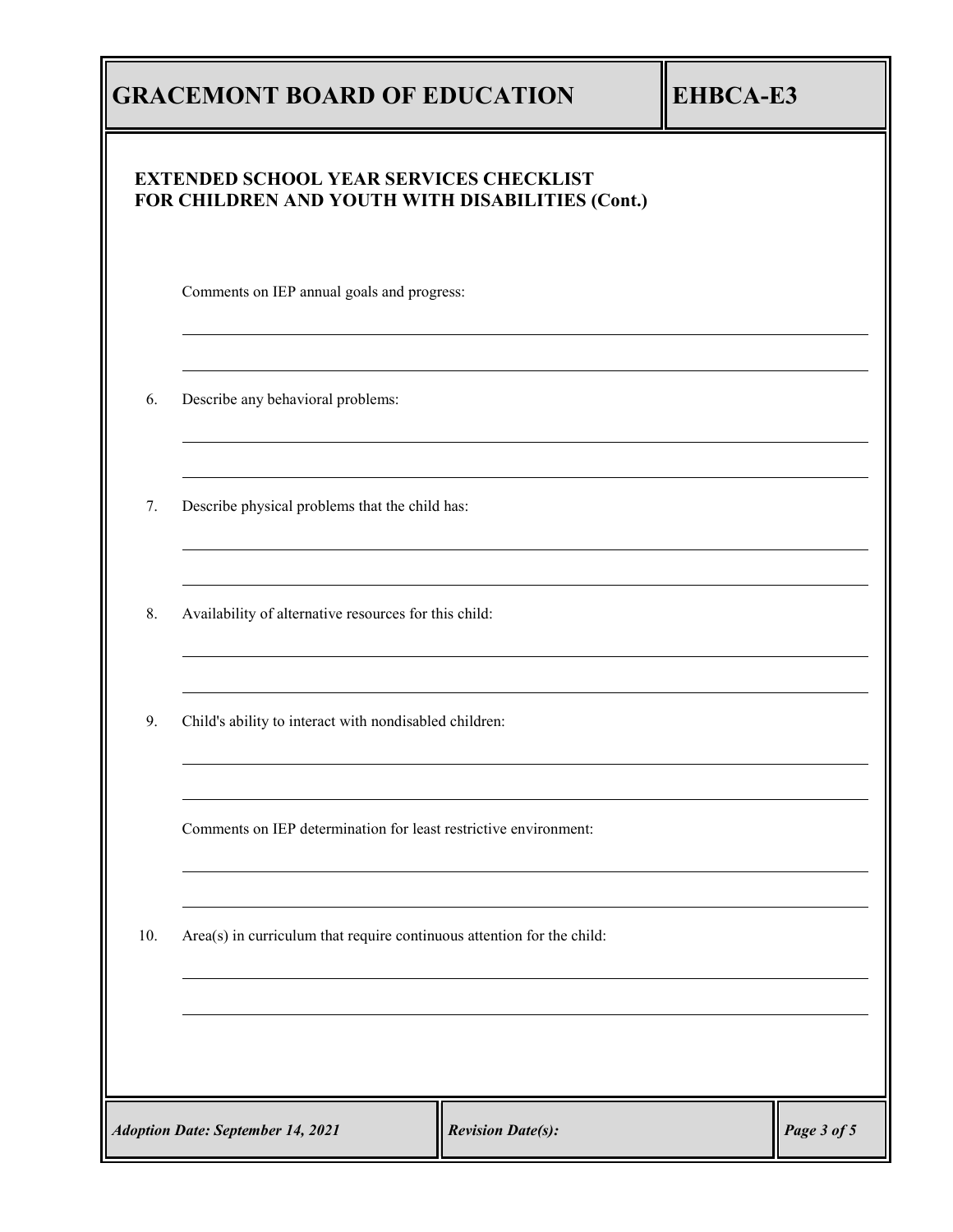|     | <b>GRACEMONT BOARD OF EDUCATION</b>                                                                                                                                                                                                                                                                                                        |                          | <b>EHBCA-E3</b> |             |
|-----|--------------------------------------------------------------------------------------------------------------------------------------------------------------------------------------------------------------------------------------------------------------------------------------------------------------------------------------------|--------------------------|-----------------|-------------|
|     | <b>EXTENDED SCHOOL YEAR SERVICES CHECKLIST</b><br>FOR CHILDREN AND YOUTH WITH DISABILITIES (Cont.)                                                                                                                                                                                                                                         |                          |                 |             |
| 11. | The child's vocational needs:                                                                                                                                                                                                                                                                                                              |                          |                 |             |
| 12. | Is the area of service(s) under consideration "extraordinary" to this child's disability as opposed to an integral<br>part of a program for those with the child's disability?<br>$Yes$ No $N$                                                                                                                                             |                          |                 |             |
| 13. | Other relevant factors as determined by the IEP Team:                                                                                                                                                                                                                                                                                      |                          |                 |             |
|     | The IEP team has determined ESY service(s) are necessary for the provision of FAPE.                                                                                                                                                                                                                                                        |                          |                 |             |
|     | *The IEP annual goals and benchmarks or short-term objectives requiring ESY service(s) are determined by the IEP<br>team in accordance with 34 CFR §§ 300.340 - 300.350. The type, amount, and duration of ESY services will be<br>determined by the IEP team on an individual basis and not based on particular categories of disability. |                          |                 |             |
|     |                                                                                                                                                                                                                                                                                                                                            |                          |                 |             |
|     |                                                                                                                                                                                                                                                                                                                                            |                          |                 |             |
|     | <b>Adoption Date: September 14, 2021</b>                                                                                                                                                                                                                                                                                                   | <b>Revision Date(s):</b> |                 | Page 4 of 5 |